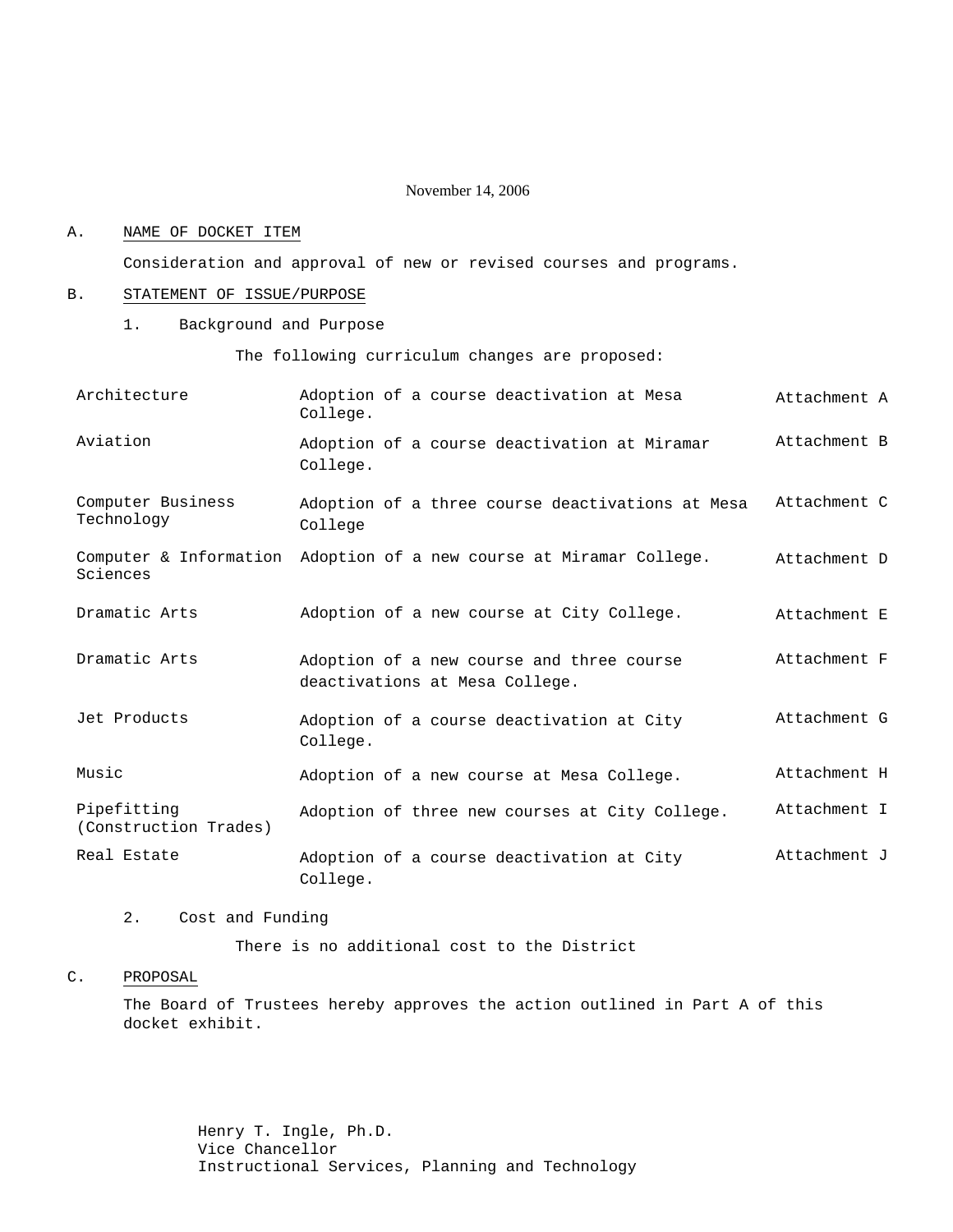Adoption of a deactivation at Mesa College.

Proposed course deactivation at Mesa College:

#### **215 Strength of Materials**

#### **2 hours lecture, 3 hours lab, 3 units Grade Only**

*Advisory:* English 51 and English 56 and Mathematics 96, each with a grade of "C" or better, or equivalent, or Assessment Skill Levels M50/W5/R5. This course is a study of the action of forces on materials and the resulting stresses. Students apply basic principles of physics in calculating bending moments, shear and deflection in beams, columns and connections. (FT) Associate Degree Credit & transfer to CSU and/or private colleges and universities.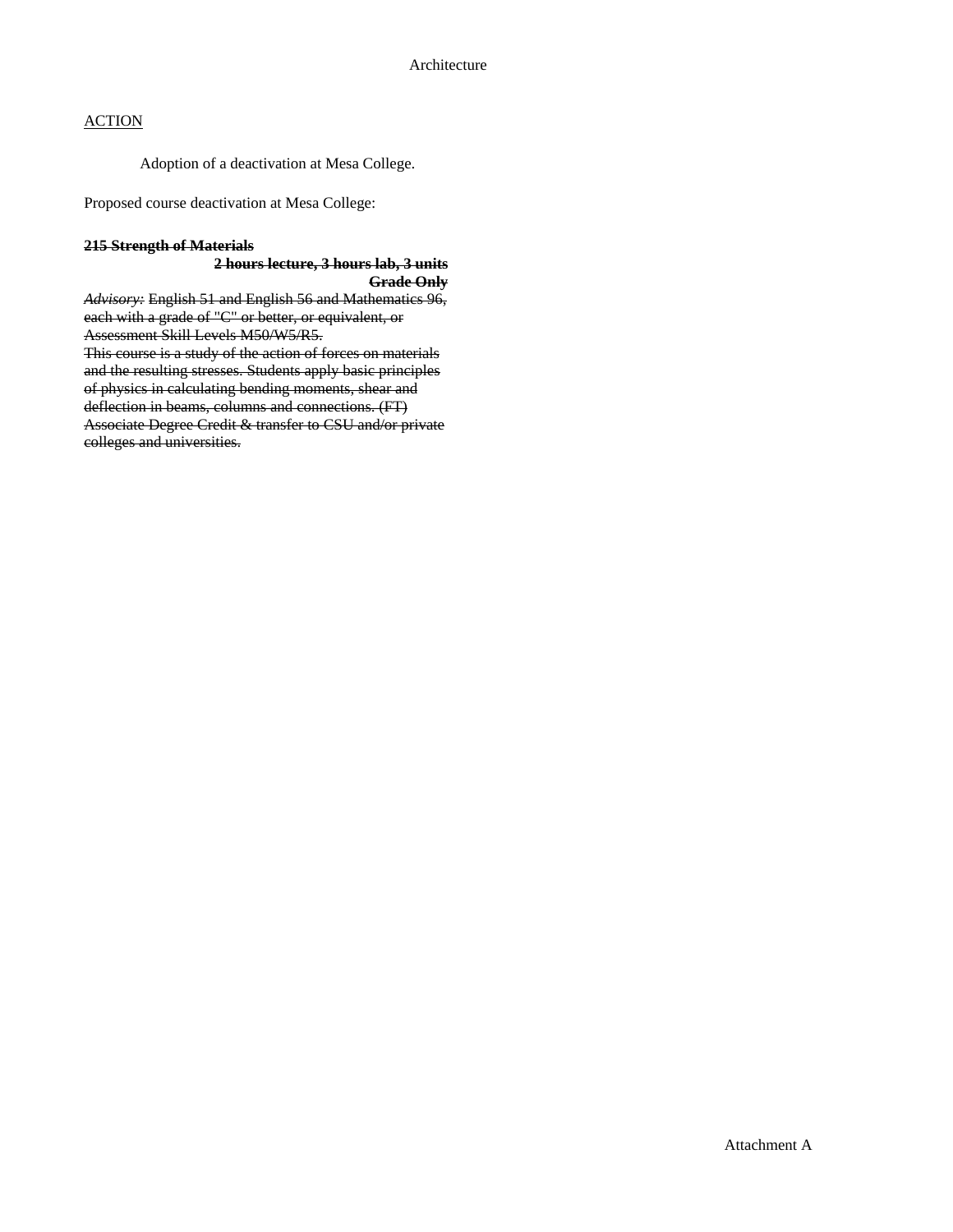Adoption of a deactivation at Miramar College.

Proposed course deactivation at Miramar College:

#### **120 Aviation Management**

#### **3 hours lecture, 3 units Grade Only**

*Advisory:* English 51 and English 56 and Mathematics 32, each with a grade of "C" or better, or equivalent, or Assessment Skill Levels M20/W5/R5. This course introduces students to the major aspects of aviation operations management. Topics include management functions, organization, manpower management and administration, physical operations, financial control, impact of regulations, marketing, profit orientation, leases, community relations, and decision making. (FT) Associate Degree Credit & transfer to CSU and/or private colleges and universities.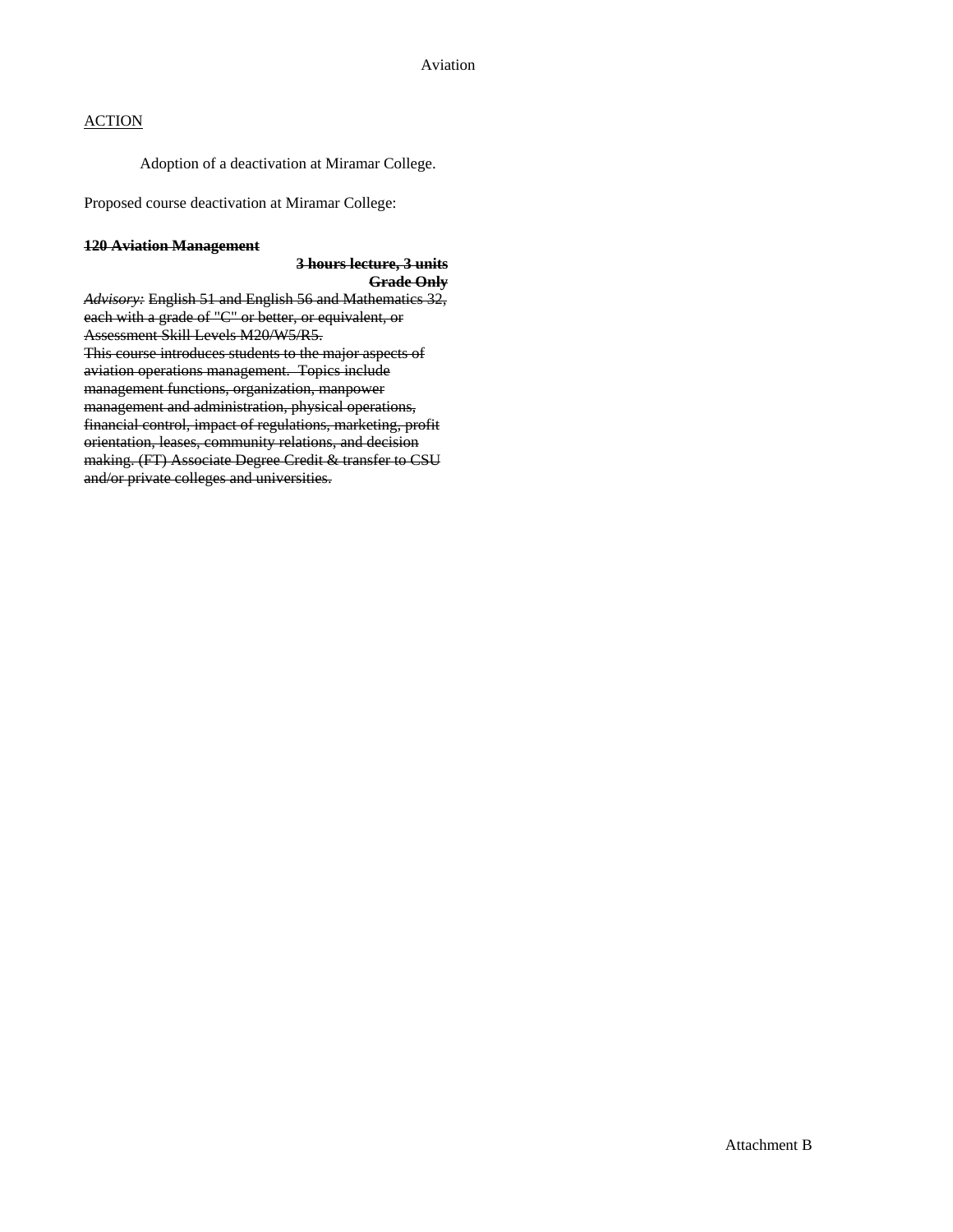Adoption of three deactivations at Mesa College.

Proposed course deactivations at Mesa College:

#### **120A Introduction I to Microsoft Word**

#### **0.75 hours lecture, 0.75 hours lab, 1 unit Grade Only**

*Advisory:* English 51 and English 56 and Mathematics 32, each with a grade of "C" or better, or equivalent, or Assessment Skill Levels M20/W5/R5. Computer Business Technology 103 with a grade of "C" or better, or equivalent.

*Limitation on Enrollment:* This course is not open to students with previous credit for Computer Business Technology 120.

This course is an introduction to text editing features in Microsoft Word including insert, delete, find and replace, move and copy, character formatting, and spell check. This course, or sections of this course, may be offered through distance education. (FT) Associate Degree Credit & transfer to CSU and/or private colleges and universities.

# **120B Introduction II to Microsoft Word**

# **0.75 hours lecture, 0.75 hours lab, 1 unit Grade Only**

*Advisory:* English 51 and English 56, each with a grade of "C" or better, or equivalent, or Assessment Skill Levels W5/R5. Computer Business Technology 103 and 120A, each with a grade of "C" or better, or equivalent. *Limitation on Enrollment:* This course is not open to students with previous credit for Computer Business Technology 120.

This course is a continuation of CBTE 120A. Students continue using Microsoft Word text editing features including paragraph and document formatting, creating tables, and basic mail merges. This course, or sections of this course, may be offered through distance education. This course, or sections of this course, may be offered through distance education. (FT) Associate Degree Credit & transfer to CSU and/or private colleges and universities.

#### **132 Intermediate Corel WordPerfect 2 hours lecture, 3 hours lab, 3 units Grade Only**

*Advisory:* English 51 and English 56, each with a grade of "C" or better, or equivalent, or Assessment Skill Levels W5/R5. Computer Business Technology 103 and 130, each with a grade of "C" or better, or equivalent. *Limitation on Enrollment:* This course is not open to students with previous credit for Computer Business Technology 120.

This course is a continued application of WordPerfect text editing features including line and page formatting, graphics, outlines, footnotes, endnotes, table of contents, columns, tables, styles, macros, merges, sorting, and creating Web pages. This course, or sections of this course, may be offered through distance education. (FT) Associate Degree Credit & transfer to CSU and/or private colleges and universities.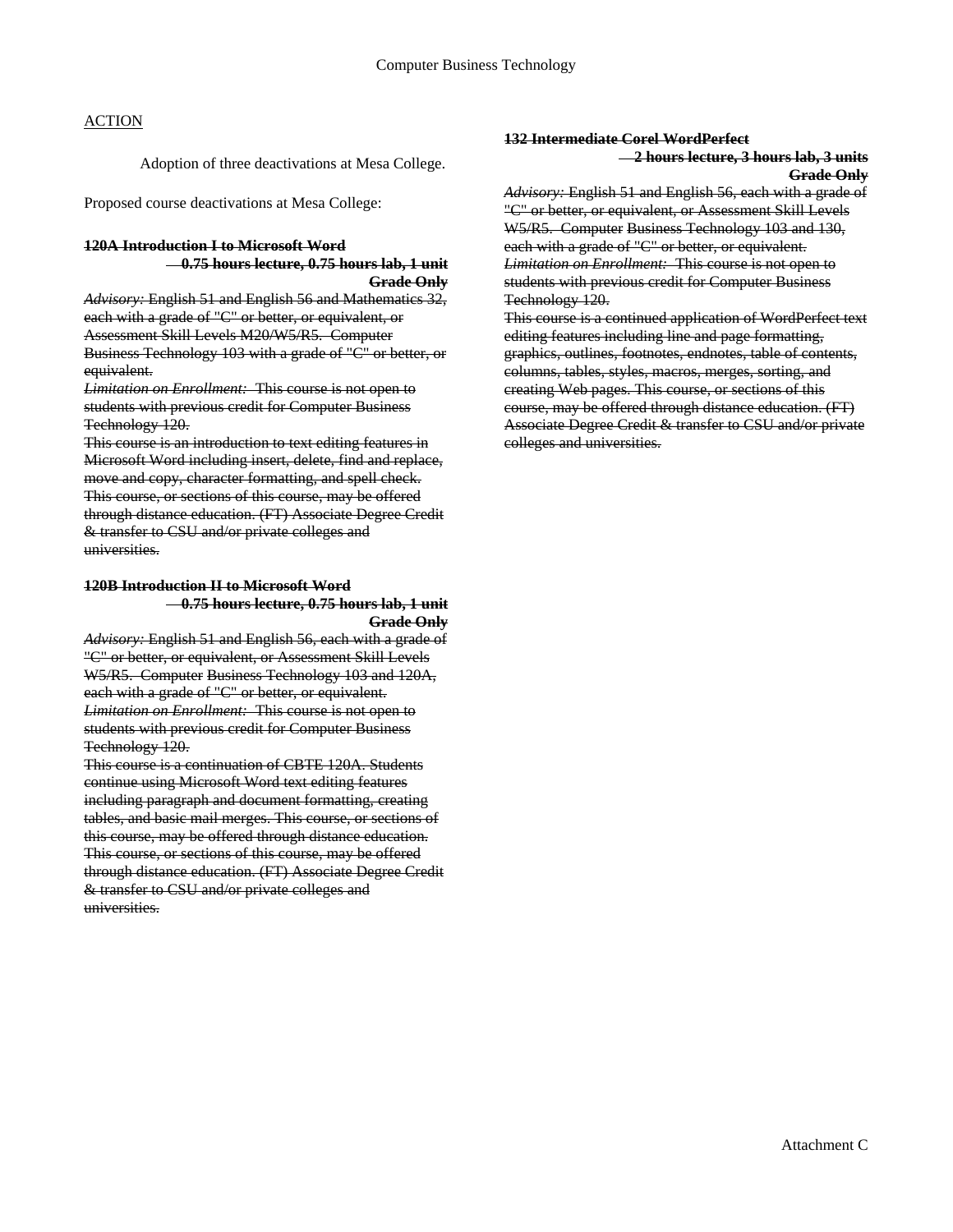Adoption of a new course at Miramar College.

Proposed course at Miramar College:

# **071 Intro to Embedded Computer Programming and Design**

## **3 hours lecture, 3 hours lab, 4 units Grade Only**

*Advisory:* English 51 and English 56, each with a grade of "C" or better, or equivalent, or Assessment Skill Levels W5/R5.

This course introduces students to programming and interfacing microcontrollers to the world around them. Topics include programming a microcontroller to respond to inputs and to control various devices, such as LEDs, fans, servos, and relays. (FT) Associate Degree Credit and not Transferable.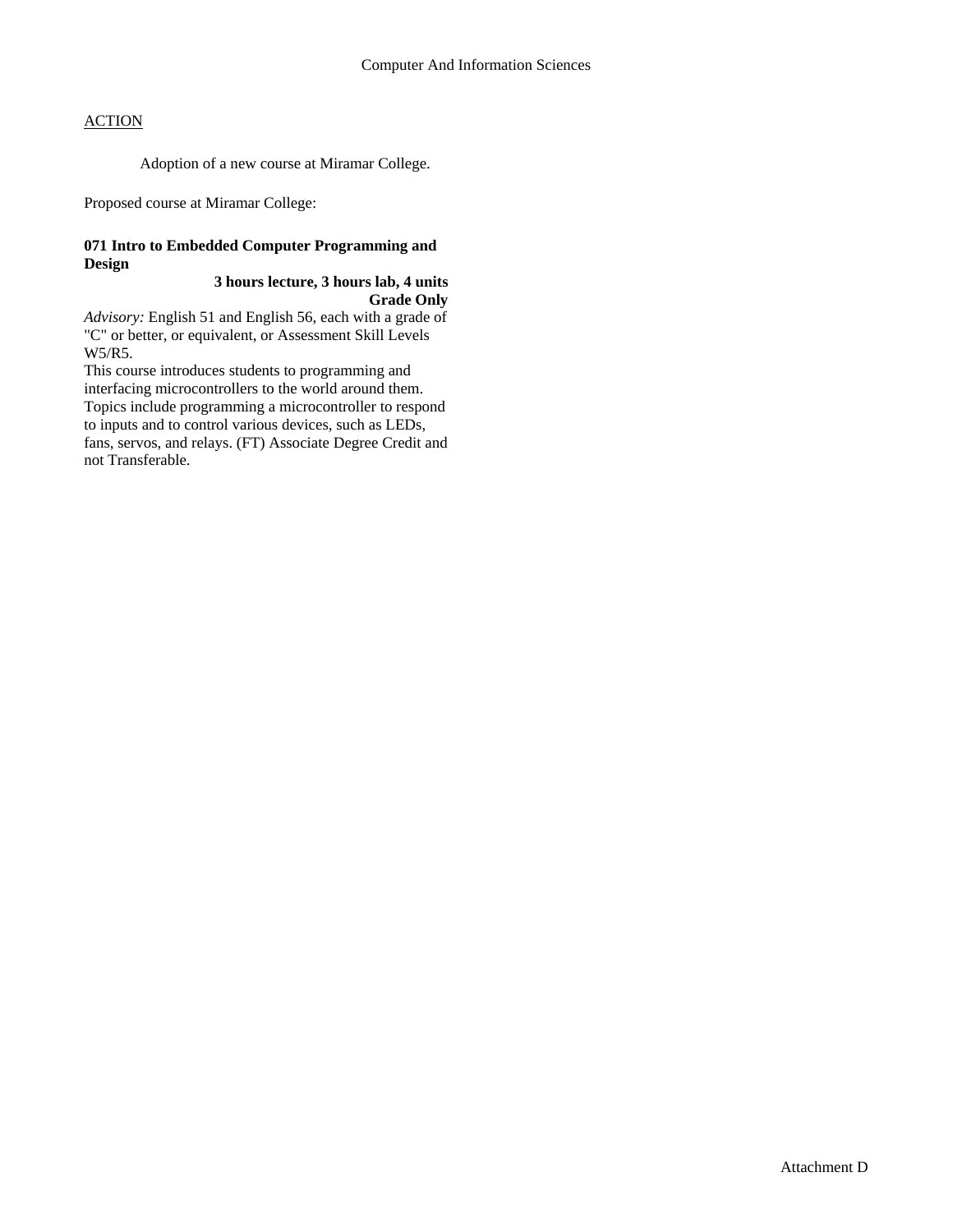Adoption of a new course at City College.

Proposed course at City College:

## **107 Study of Filmed Plays**

# **3 hours lecture, 3 units Grade Only**

*Advisory:* English 51 and English 56, each with a grade of "C" or better, or equivalent, or Assessment Skill Levels W5/R5.

This course is a study of cinematic adaptations of plays, comparing stage and screen versions in the areas of form and structure, writing, and production. Emphasis is placed on developing students' appreciation for dramatic art and providing practice in the art of theater criticism. This course is designed for Drama majors and any student interested in the Humanities. (FT) Associate Degree Credit & transfer to CSU and/or private colleges and universities.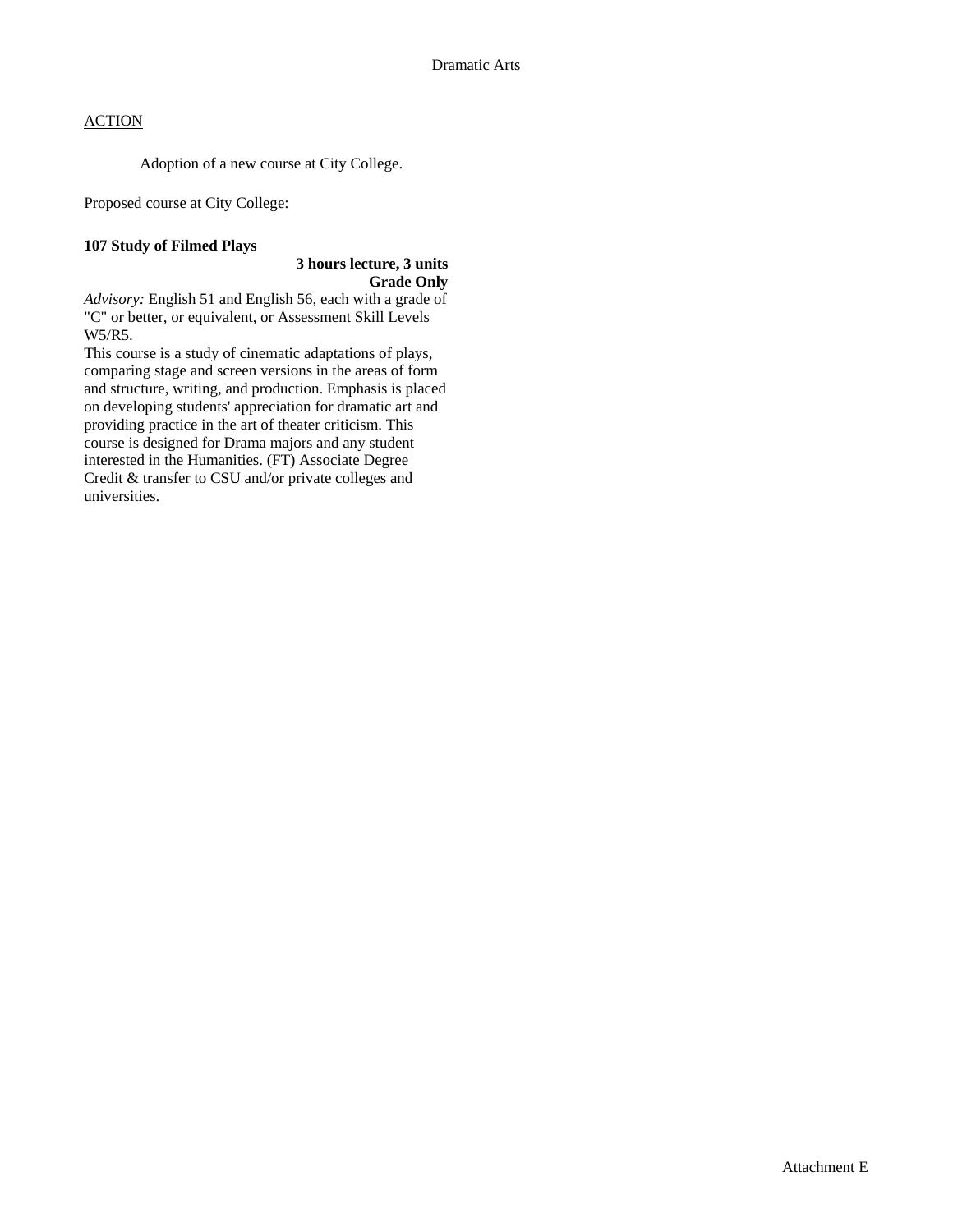### Dramatic Arts

### **ACTION**

Adoption of a new course and three course deactivations at Mesa College.

Proposed courses at Mesa College:

# **112 Introduction to Script Analysis**

#### **3 hours lecture, 3 units Letter Grade or Credit/No Credit Option**

*Advisory:* English 101 with a grade of "C" or better, or equivalent, or Assessment Skill Levels W6/R6. This course is intended to introduce Dramatic Arts majors, and other interested students, to the fundamental techniques of script analysis. Focus is on the students' ability to interpret and describe concepts and ideas as related to historical and contemporary dramatic literature. The course emphasizes the development of the techniques of script analysis specific to use in acting, directing, design, and critical and social analysis. (FT) Associate Degree Credit & transfer to CSU and/or private colleges and universities.

#### **131A Intermediate Acting**

 **3 hours lecture, 3 units** 

**Letter Grade or Credit/No Credit Option** *Limitation on Enrollment:* This course is not open to students with previous credit for Dramatic Arts 131. Continuation of Dramatic Arts 130 emphasizing the application of fundamental skills to the problems of emotion, timing, character and ensemble acting in longer scenes. (FT) Associate Degree Credit & transfer to CSU

and/or private colleges and universities and UC Transfer

#### **131B Intermediate Acting**

Course List. CAN DRAM 6(Mesa).

 **3 hours lecture, 3 units** 

**Letter Grade or Credit/No Credit Option** Continuation of Dramatic Arts 131A emphasizing the application of fundamental skills to the problems of emotion, timing, character and ensemble acting in longer scenes and one act plays. (FT) Associate Degree Credit & transfer to CSU and/or private colleges and universities and UC Transfer Course List.

### **230A Introduction to Drama Direction 3 hours lecture, 3 units Letter Grade or Credit/No Credit Option**

This course focuses upon the problems of directing dramatic presentations. Emphasis will be upon the analysis, blocking, and rehearsing of selected scenes. (FT) Associate Degree Credit & transfer to CSU and/or private colleges and universities and UC Transfer Course List.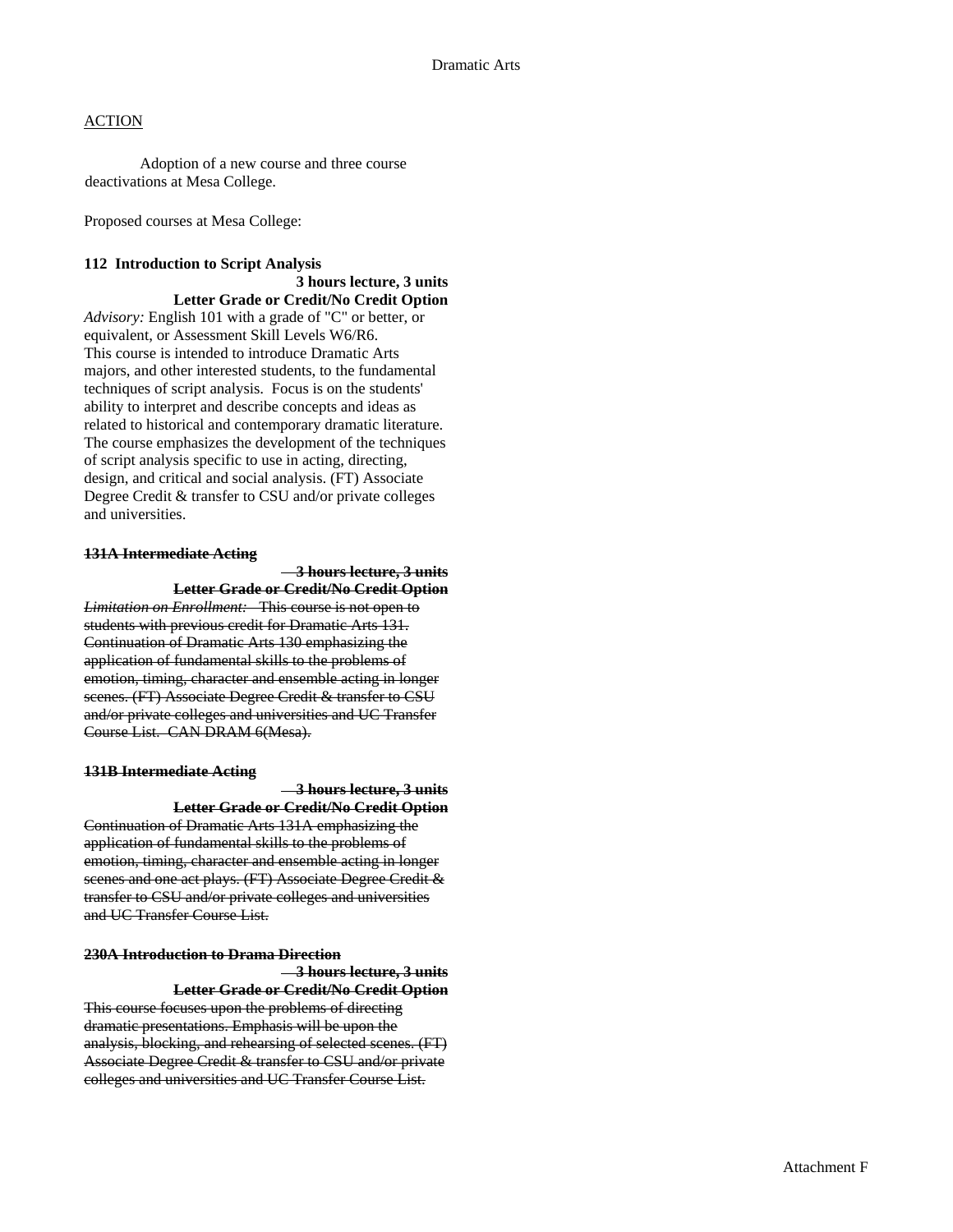Adoption of a course deactivation at City College.

Proposed course deactivation at City College:

# **349 Jet Products Work Experience**

### **4 units 4 hours other Credit/No Credit Only**

*Limitation on Enrollment:* Student must be a state registered apprentice in this trade and concurrently enrolled in a related apprenticeship class. (300 hours per semester) The combined maximum credit for all work experience from all disciplines may not exceed 16 units. (FT) Associate Degree Credit only and not Transferable.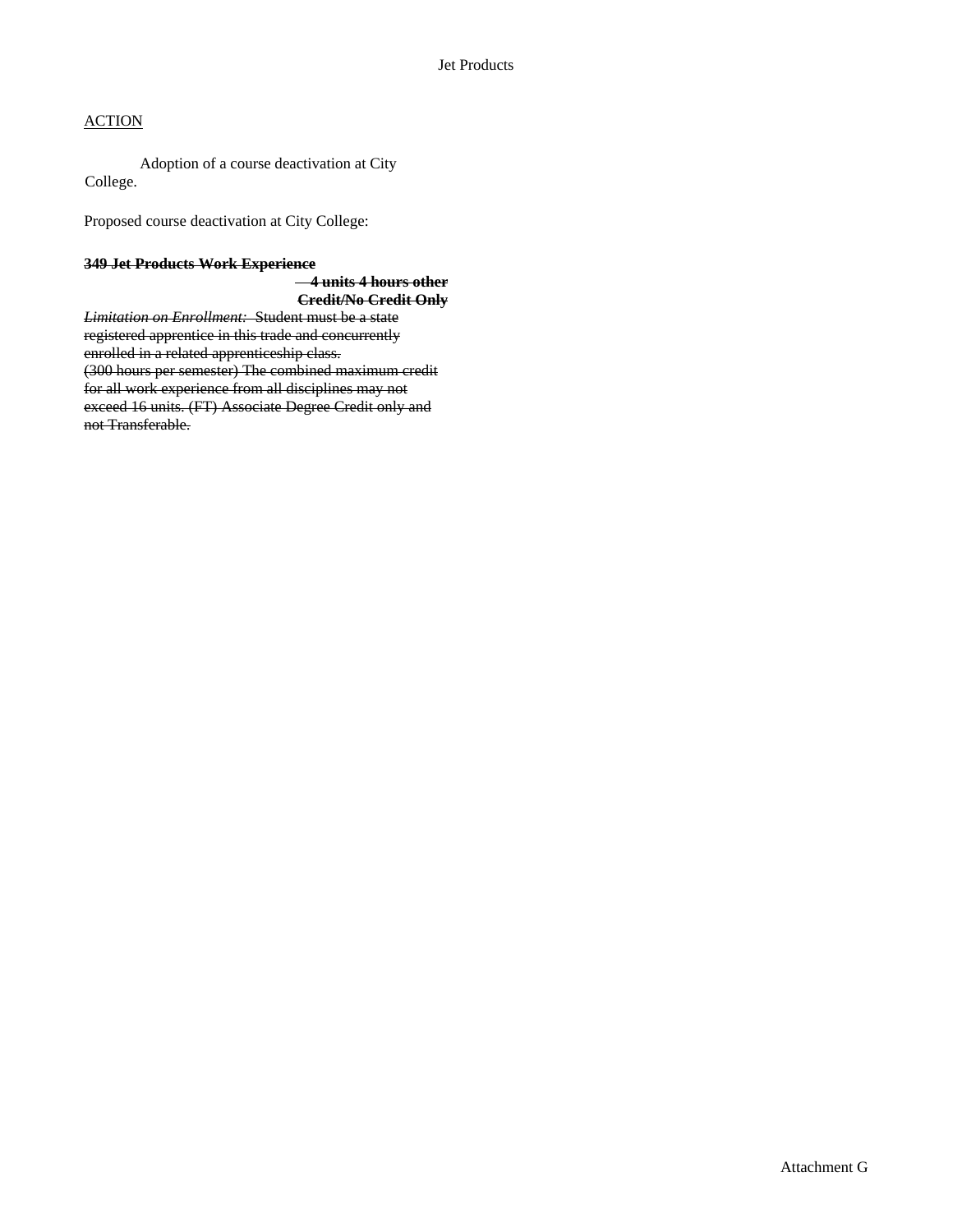Adoption of a new course at Mesa College.

Proposed new course at Mesa College:

#### **255 Classical Guitar Ensembles**

**3 hours lab, 1 unit Letter Grade or Credit/No Credit Option** 

*Prerequisite:* Music 132B with a grade of "C" or better, or equivalent. *Limitation on Enrollment:* Tryout or Audition.

This course provides for the study and performance of selected guitar ensemble works. After an audition, each student is assigned to an ensemble. Students practice and perform in an intermediate-to-advanced guitar ensemble, focusing on developing their skills in reading music, as well as the technical and interpretative skills required in the performance of a wide variety of works from different historical eras. This course can be taken four times for credit. The course topics will be different with each repetition as the musical repertoire presented and performed differs each time the course is offered. Attendance at classes, rehearsals and performances is required. (FT) Associate Degree Credit & transfer to CSU and/or private colleges and universities.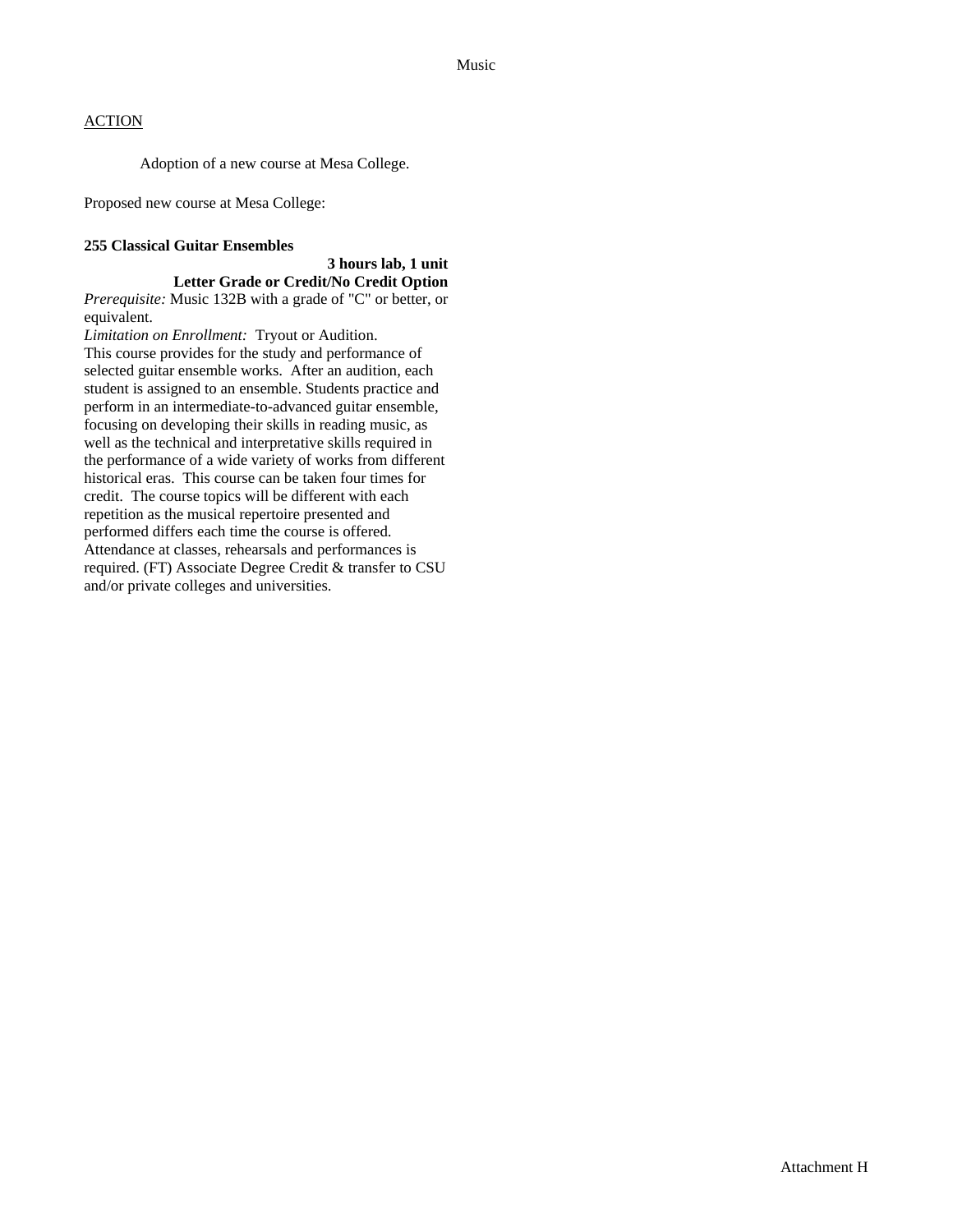Adoption of three new course activations at City College.

Proposed course activations at City College:

## **180 Introduction To Pipefitting 2 hours lecture, 3 hours lab, 3 units Grade Only**

*Prerequisite:* Plumbing (Construction Trades) 165B or 320, each with a grade of "C" or better, or equivalent. *Limitation on Enrollment:* This course is not open to students with previous credit for Pipefitting (Construction Trades) 080 or 325.

This course is designed to give the Pipefitting student an introduction to blueprint drawings and detail sheets, piping systems, standards and specifications. The course content includes advanced blueprint reading and trade math as well as motorized equipment and aboveground pipe installation. (FT) Associate Degree Credit & transfer to CSU and/or private colleges and universities.

# **185 Intermediate Pipefitting 2 hours lecture, 3 hours lab, 3 units**

## **Grade Only**

*Prerequisite:* Pipefitting (Construction Trades) 180 or 325, with a grade of "C" or better, or equivalent. *Limitation on Enrollment:* This course is not open to students with previous credit for Pipefitting (Construction Trades) 085 or 330.

This course is designed to give the Pipefitting student instruction in pipe hangers and supports, identifying and installing valves, field routing and vessel trim and spring can supports. Emphasis is placed on planning work activities and performing non-destructive examination testing. (FT) Associate Degree Credit & transfer to CSU and/or private colleges and universities.

# **190 Advanced Pipefitting**

### **2 hours lecture, 3 hours lab, 3 units Grade Only**

*Prerequisite:* Plumbing (Construction Trades) 185 or 330, with a grade of "C" or better, or equivalent.

*Limitation on Enrollment:* This course is not open to students with previous credit for Plumbing (Construction Trades) 090 or 335.

This course is designed to give the Pipefitting student an introduction to blueprint drawings and detail sheets, piping systems, standards and specifications. The course content includes advanced blueprint reading and trade math as well as motorized equipment and aboveground pipe installation. (FT) Associate Degree Credit & transfer to CSU and/or private colleges and universities.